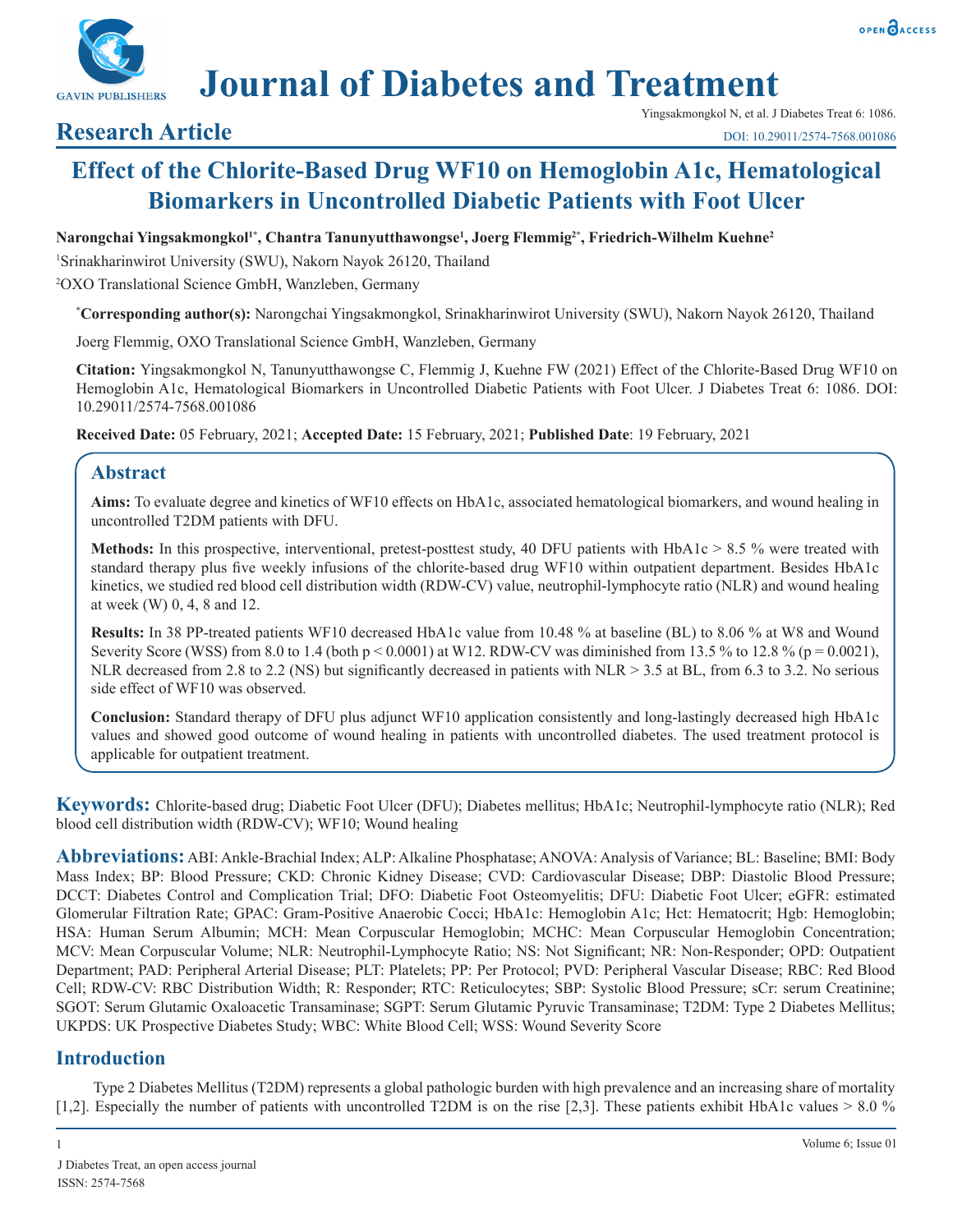and a high risk for the development of diabetic complications [4,5]. Not hyperglycemia itself but emerging vascular pathologies are responsible for T2DM-accociated morbidities and elevated mortality [1].

Diabetic Foot Ulcer (DFU) represents the most common and severe diabetic vascular complication [6,7]. The mortality of DFU patients  $(5 - 10\%$  within the first year [8,9]), sums up to  $> 40\%$  five-year mortality [7,10]. DFU is the major reason for non-traumatic lower-limb amputations in T2DM patients [11] and makes up one third of the overall expenses for diabetic patients [7,10,12,13]. Both the risk for recurrent ulceration [6,7,3] and mortality rates [10] almost double after amputation. About 20 % of DFU-derived wound infections spread to the bone, causing Diabetic Foot Osteomyelitis (DFO) [10].

Traumata are the initial cause for DFU formation [14], facilitated by T2DM-associated neuropathy [15]. Yet, the chronically impaired wound healing [1,16,17] results from a multifaceted pathology [1,6,18], including

- 1) a chronic systemic pro-inflammatory state [13,16,19]
- 2) higher susceptibility to wound infection [10,20]
- 3) vasoconstriction (impaired oxygen/nutrition supply) [1]
- 4) endothelial dysfunction and
- 5) Peripheral Vascular/Arterial Disease (PVD, PAD) [11]

Elevated Neutrophil-Lymphocyte Ratio (NLR) values reflect the immunological imbalance in DFU patients [13,20] and correlate with PAD and DFU pathology severity [9,13,19]. About 50 % of T2DM patients exhibit PAD, which explains both the high prevalence of DFU and the elevated risk for cardiovascular diseases (CVD) in these patients [13,21]. RBC Distribution Width (RDW-CV) values are also elevated in T2DM patients [22] and represent a reliable predictive blood marker for the cardiovascular risk and death [23,24].

A multidisciplinary medical approach is needed to meet the multifaceted pathology of DFU [6]. Standard treatment of DFU patients includes

- Wound care with surgical debridement, wound dressing and exudate control
- Infection management with local and systemic antibiotic therapy, and
- Diabetic control with oral anti-diabetics and insulin [6,7,15].

However, clinical DFU management still lacks standardization [7,10] due to the limited knowledge about the underlying pathological mechanisms [1,7,15], and limb amputations due to uncontrolled infections/inflammation are still common [25].

Clinical studies with WF10, a chlorite-based drug already approved in Thailand as adjunct for DFU treatment (tradename: Immunokine), showed manifold positive effects in DFU patients [26-28]. WF10 (1) improved wound healing (decreasing Wound Severity Score, WSS) [29], (2) diminished inappropriate immune activation [30], and (3) improved microcirculation/tissular oxygen supply [31]. The drug also diminishes opportunistic infections [32] and, in T2DM patients, lowers HbA1c values [28].

This study aimed to confirm the extent and the kinetics of WF10-derived HbA1c reduction and concomitant wound healing in uncontrolled T2DM patients with DFU. We also addressed the effect of the drug on hematological biomarker associated with impaired erythrocyte homeostasis, including hematocrit (Hct), MCV (Mean Corpuscular Volume) and RDW-CV values, to gain insights into the mechanisms behind the effect of chlorite-based drugs at diabetic vascular complications. RDW-CV values were also used to monitor drug-derived erythropoiesis induction [24] and, in combination with blood pressure (BP) data, to evaluate cardio-protective drug effects [23,33]. Platelet counts (PLT) [34-36] and eGFR (estimated Glomerular Filtration Rate) values [37] were followed to monitor drugderived anti-thrombotic activities and effects on renal functionality. Immune-modulatory effects were addressed by determining NLR values [13,20].

#### **Material and Methods**

#### **Patient selection**

The study was conducted at the HRH Princess Maha Chakri Sirindhorn Medical Centre, Faculty of Medicine, Srinakharinwirot University (SWU), Thailand between July 2019 and April 2020. The clinical research ethics committee approved the study protocol to be conducted as a prospective, interventional, pretest-posttest clinical trial under conditions of an outpatient department (OPD). In brief, 81 T2DM patients with DFU were screened and patients (age:  $18 - 80$  years) with HbA1c  $> 8.5$  % (uncontrolled diabetes) and Hct values > 30 % were enrolled. Major exclusion criteria were a Karnofsky performance status < 60, severe arterial occlusion (Ankle-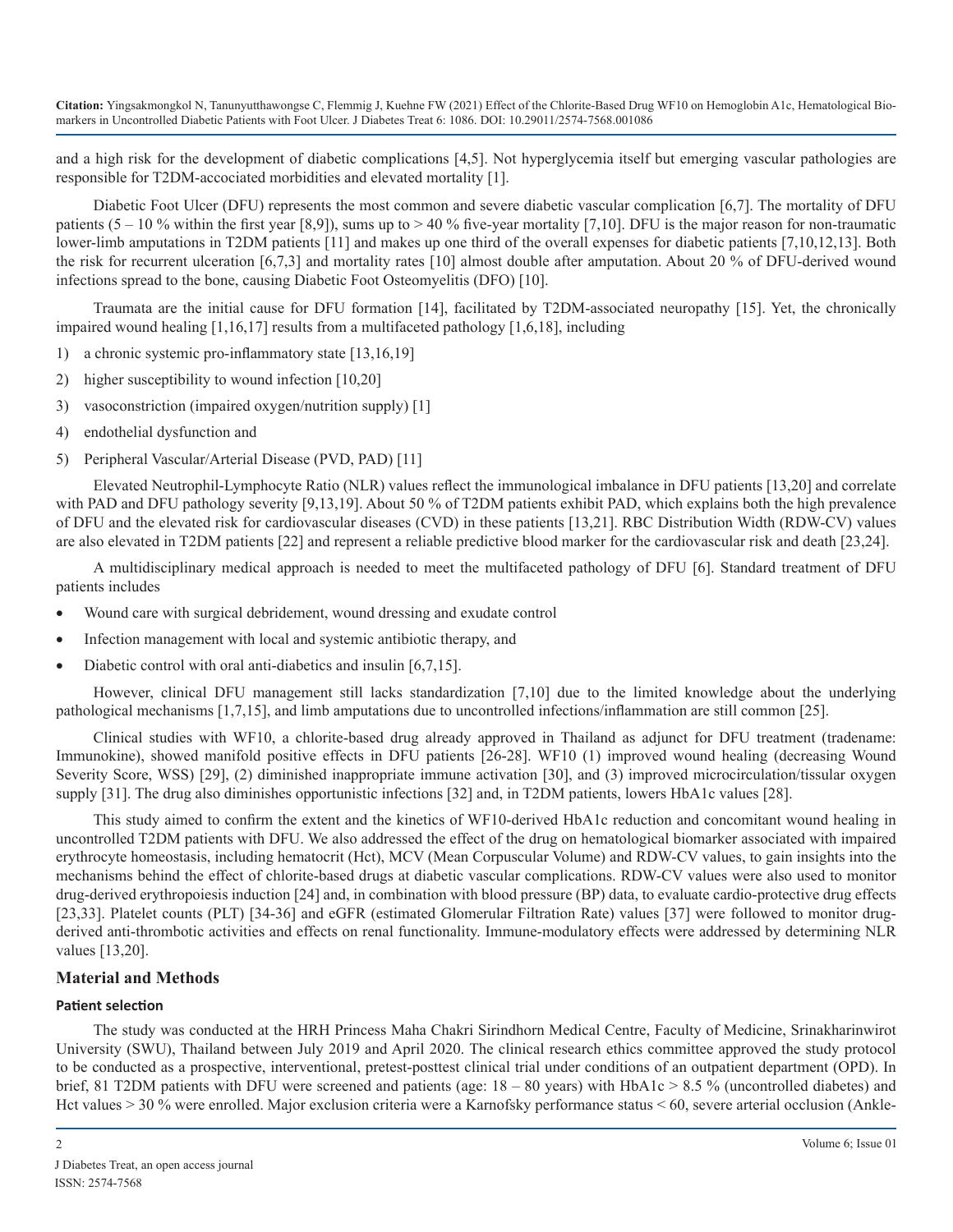Brachial Index (ABI) < 0.4) and end-stage renal disease. Only patients who provided written consent where included in the study and received WF10 therapy. The baseline characteristics of the enrolled patients are shown in Table 1.

| Characteristic                   | <b>Value</b>     |  |  |
|----------------------------------|------------------|--|--|
| General                          |                  |  |  |
| Number of patients               | 40               |  |  |
| Sex (Male/Female)                | 17/23            |  |  |
| Age, years                       | $54.7 \pm 8.3$   |  |  |
| Smoking ( $\geq$ 3 cigs/d)       | 3(8%)            |  |  |
| Nutritional status               |                  |  |  |
| Body weight, kg                  | $73.4 \pm 18.0$  |  |  |
| BMI, $kg/m2$                     | $26.9 \pm 5.3$   |  |  |
| Serum albumin (HSA), g/dL        | $4.0 \pm 0.4$    |  |  |
| Diabetes                         |                  |  |  |
| Duration of Diabetes, years      | $11.8\pm7.0$     |  |  |
| HbA1c, %                         | $10.5 \pm 1.5$   |  |  |
| FBG, mg/dL                       | $248.5 \pm 87.6$ |  |  |
| <b>DFU</b>                       |                  |  |  |
| Ulcer duration, weeks            | $52.2 \pm 67.3$  |  |  |
| Wound severity score (WSS)       | $8.0 \pm 4.4$    |  |  |
| ABI                              | $1.0 \pm 0.2$    |  |  |
| Previous minor amputation        | $6(15\%)$        |  |  |
| Previous major amputation        | $1(3\%)$         |  |  |
| Wound type                       |                  |  |  |
| Neuropathic ulcer                | 21 (53 %)        |  |  |
| Ischemic ulcer                   | $2(5\%)$         |  |  |
| Infected ulcer                   | 17 (43 %         |  |  |
| Suspected osteomyelitis          | 12 $(30\%)$      |  |  |
| Comorbidities                    |                  |  |  |
| Nephropathy <sup>1</sup>         | $6(15\%)$        |  |  |
| Retinopathy                      | $10(25\%)$       |  |  |
| Heart disease                    | $4(10\%)$        |  |  |
| Hypertension <sup>2</sup>        | 26 (65 %)        |  |  |
| Dyslipidemia                     | 20 (50 %)        |  |  |
| Laboratory findings              |                  |  |  |
| Hct, %                           | $37.5 \pm 3.9$   |  |  |
| RDW, %                           | $13.5 \pm 1.5$   |  |  |
| eGFR, mL/min/1.73 m <sup>2</sup> | $76.9 \pm 29.7$  |  |  |
| Serum creatinine, mg/dL          | $1.1 \pm 0.4$    |  |  |
| WBC $(x10^9 \text{ c/L})$        | $8.6 \pm 2.7$    |  |  |
| $\rm NLR$                        | $2.8 \pm 2.4$    |  |  |

1 Nephropathy: based on medical documentation and reported medication

2 Hypertension: based on reported anti-hypertensive medication

Abbreviations: ABI: Ankle-Brachial Index; BMI: Body Mass Index; eGFR: Estimated Glomerular Filtration Rate; Hct: hematocrit; FBG: Fasting Blood Glucose; HbA1c: hemoglobin A1c; HAS: Human Serum Albumin; NLR: Neutrophil-Lymphocyte Ratio; RDW: RBC Distribution Width; WBC: White Blood Cell; WSS: Wound Severity Score

**Table 1:** Baseline demographic characteristics of the enrolled patients.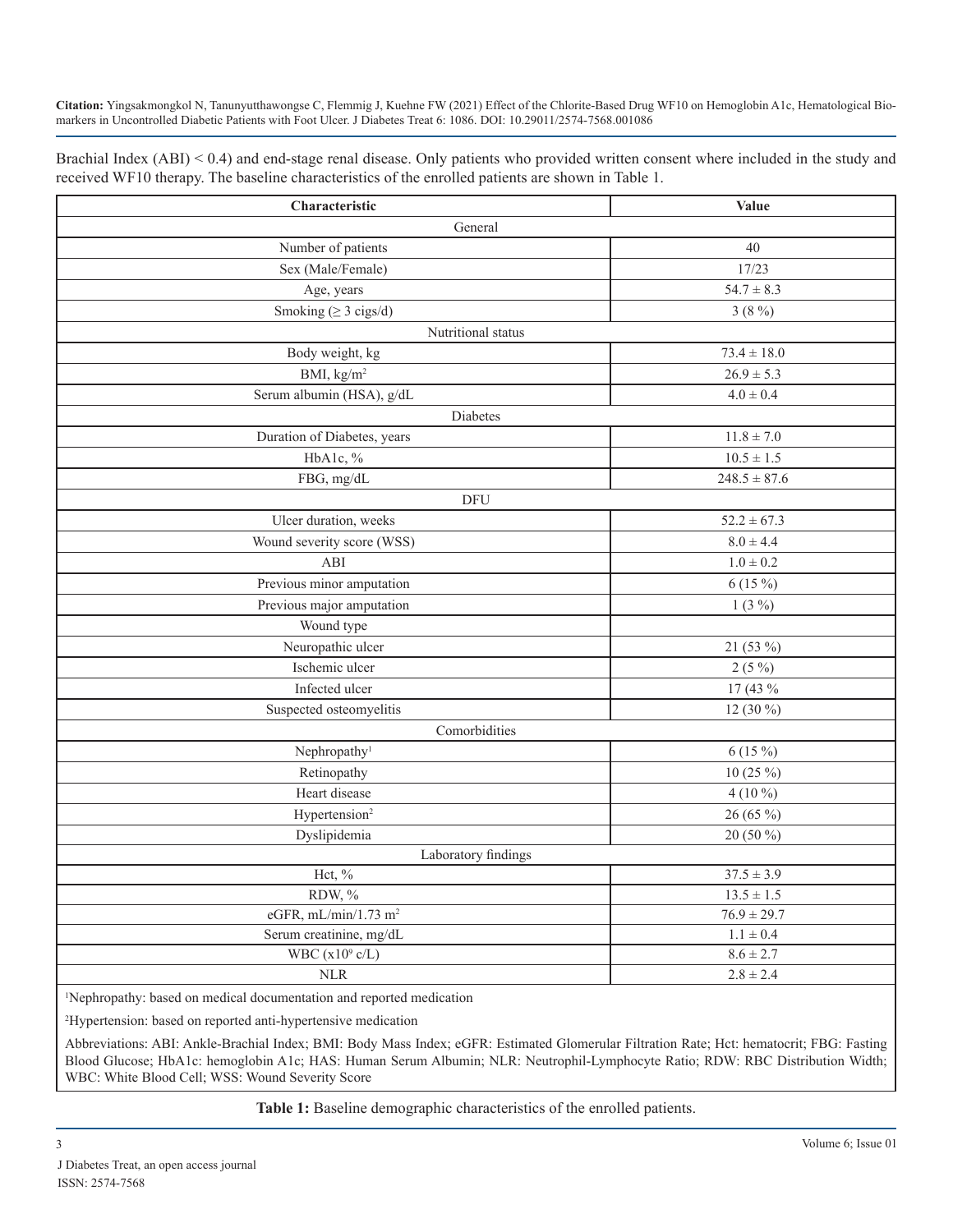#### **Treatment protocol**

The wounds of the patients were classified into three groups, according to common clinical presentations of DFU, which had essentially different severities and prognose [27]:

- **(1)** Neuropathic ulcers on high pressure plantar area with no or minor degree of infection;
- **(2)** Ischemic ulcers at toe, medial/lateral margin of foot with tissue necrosis/gangrene, and no or minor degree of infection;
- **(3)** Severely infected ulcers with neuropathic or ischemic ulcers that presented with acute severe infection/inflammation (severe cellulitis, necrotizing fasciitis, deep abscess, and/or osteomyelitis).

All patients received DFU wound management according to the current international standards [38] within the surgical Outpatient Department (OPD) for a duration of 12 weeks. After ulcer assessments and photography, sharp surgical debridement was performed to remove the grossly necrotic tissue, if present. A wet dressing was applied once a day using 0.9 % saline-soaked gauze. Thereby, Oxoferin was used, which represents a 5-fold diluted WF10 solution used for topical wound treatment [39,40].

Every patient with active wound infection received antibiotics. For mild infections (infection severity score 1-2), oral antibiotics were used whereas patients with severe infection (infection severity score 3-4) received parenteral antibiotics. All patients were advised to rest and to reduce foot pressure loading by rest and using crutches or walkers and well-fitted standard shoes with soft insoles; however, no custom-molded shoe was used. The general management of diabetes and its comorbidities was also provided for the patients, during and after intervention, with the same drug regimen.

As a major addition to standard of care, all patients included in the study also received WF10 as an adjuvant medication, applied at a dose of 0.3 mL/kg BW diluted in 300 mL physiological saline with infusion in a period of 3 hours. In contrast to previous studies [26-28], a reduced application frequency with five subsequent once-a-week infusions was chosen.

#### **Clinical outcome**

A 16-point Wound Severity Score (WSS) system was applied to characterize the DFU wounds with regard to (1) infection/ inflammation severity, (2) relative amount of necrotic tissue, (3) relative amount of granulation tissue and (4) ulcer depth [27]. Ulcer depth was addressed via visual inspection and metal probing to bone test while ulcer area was assessed by using a transparency grid overlay. While severe infection/inflammation and tissue necrosis are indicative for impaired wound healing, granulation and decrease in ulcer depth are signs for good wound healing. All four aspects were graded (1-4) and summed up to 0-16 points for healed to most severe ulcers. A WSS of 0-1, 2-4 or > 4 at W12 was considered as good, fair or poor wound healing, respectively. The kinetics of WSS reduction was followed as well and a lowering of >80 %, 20-80% or < 20 % were also considered good, fair and poor wound healing.

#### **Statistical analysis**

Statistical analysis was performed by using a two-sided paired t-test for before/after treatment comparison. The statistical test results were considered significant (\*) if  $p < 0.05$  and strongly significant (\*\*) if  $p < 0.001$ . One-way ANOVA (analysis of variance,  $\alpha$  = 0.05) analysis was performed in order to evaluate statistically significant changes of the values during the course of the study. The latter was supplemented by a Scheffé Post-Hoc test.

#### **Results**

#### **Main study outcome**

While 40 patients were included in the study and completed the WF10 treatment period, two patients were excluded from the analysis due to lost follow-up. From the PP-treated patients ( $N = 38$ ), 20, 16 and 2 patients exhibited neuropathic, infected or ischemic DFU, respectively. After the treatment period till Week 4 (W4), the patients were followed up until W12 by repeated clinical examinations and wound management.

In the PP-treated patient (N = 38) a strongly significant reduction of HbA1c from BL (10.48  $\pm$  1.46 %) to W8 (8.06  $\pm$  1.55 %) was obtained (Table 2, primary study outcome). The reduction was already/still significant at W4 (8.98  $\pm$  1.54 %) and W12 (8.42  $\pm$  1.76 %), respectively (secondary study outcome), while the latter mean value indicates re-rising HbA1c values. A combined ANOVA and Scheffé post-hoc test analysis shows significant stepwise HbA1c reduction  $(F(3, 148) = 16.8278; p < 0.0001)$  from BL to W8 while the minor increase from W8 to W12 was not significant.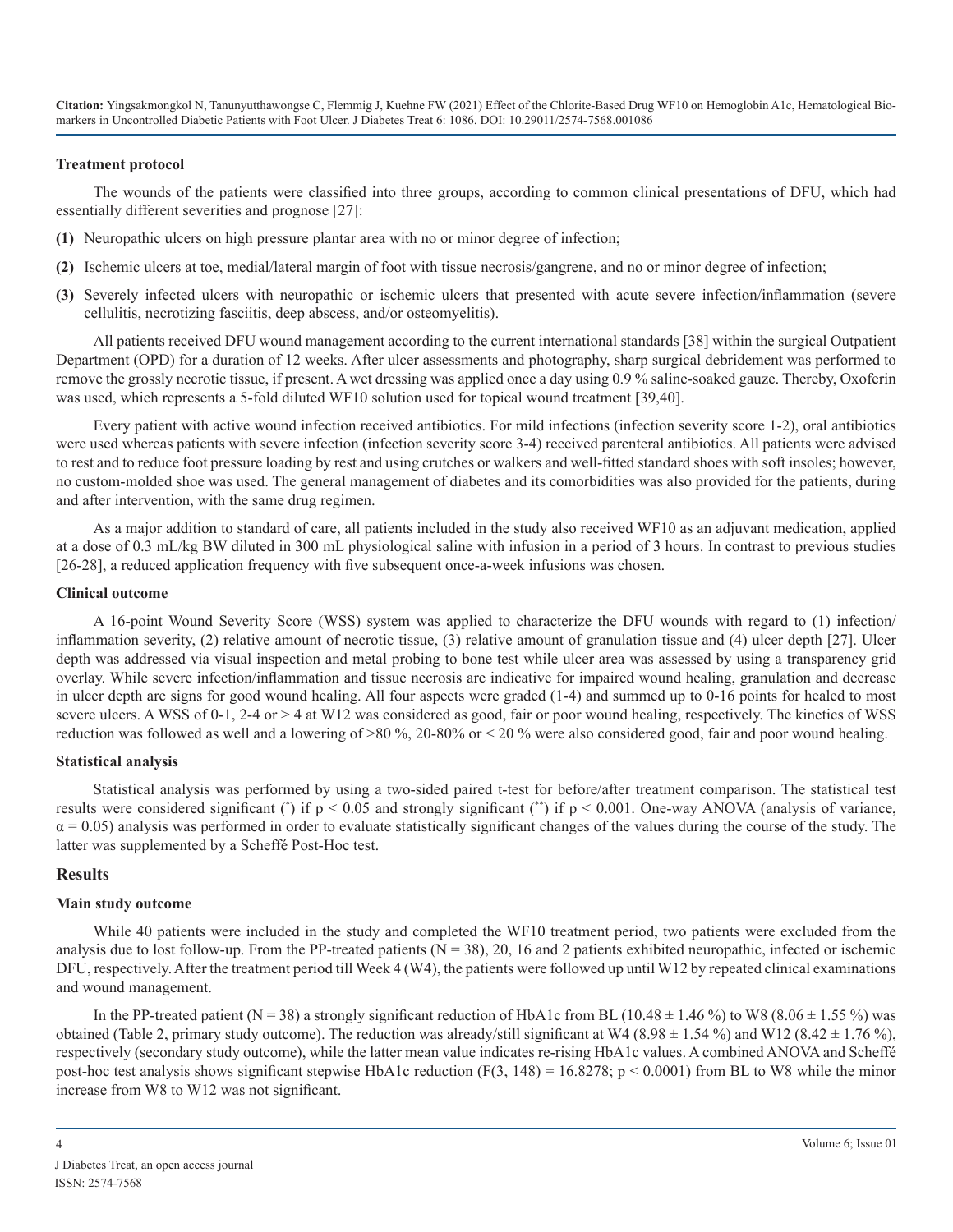| <b>Parameter</b>    |    | <b>Baseline</b>  | Week 4                                                          | Week 8            | Week 12          |
|---------------------|----|------------------|-----------------------------------------------------------------|-------------------|------------------|
| HbA <sub>1</sub> c. | 38 | $10.48 \pm 1.46$ | $8.98 \pm 1.54$                                                 | $8.06 \pm 1.55$   | $8.42 \pm 1.76$  |
| $\frac{0}{0}$       |    |                  | ** $(p < 0.0001)$                                               | ** $(p < 0.0001)$ | $*$ (p < 0.0001) |
| <b>WSS</b>          | 38 | $8.0 \pm 4.3$    | $2.7 \pm 2.7$                                                   | $2.0 \pm 2.3$     | $1.4 \pm 1.5$    |
|                     |    |                  | $*$ (p < 0.0001)                                                | ** $(p < 0.0001)$ | $*$ (p < 0.0001) |
|                     |    |                  | Abbreviations: HbA1c, hemoglobin A1c; WSS, Wound Severity Score |                   |                  |

#### **Table 2:** Primary effects of WF10 in DFU patients treated per protocol (PP).

In regard to the clinical outcome, the WSS (see Table 2) continuously dropped from  $8.0 \pm 4.3$  at BL to  $2.0 \pm 2.3$  at W8 and  $1.4 \pm 1.5$ at W12 in a strongly significant manner. After 12 weeks, 24 (63.2 %), 12 (31.6 %), and 2 (5.2 %) patients exhibited good (WSS 0 – 1), moderate (WSS  $2 - 4$ ) and poor (WSS  $> 4$ ) wound healing, respectively. As for wound healing times, WSS reduction became significant at W2 (ANOVA/Scheffé: F(6,259) = 20.5867, p < 0.0001). Good wound healing (WSS 0 – 1) was obtained after a median time of 4 weeks ( $N = 26$ ). From the 12 patients with fair wound healing, two patients exhibited wound re-infection after good wound healing (WSS: 1). Thus, the outcome of these patients should actually be considered as good wound healing. The patients with poor wound healing still showed drastic WSS reduction from 14/15 to 5/6 between BL and W12, which should be considered as fair wound healing.

The obtained changes in HbA1c values correlated well with the reduction of fasting blood glucose (FBG) levels. As shown in Table 3, at BL and W12, FBG levels of  $250.5 \pm 89.0$  mg/dL and 199.1  $\pm 88.0$  mg/dL were determined, obviously fitting the corresponding HbA1c values [41]. Yet, while the strongest HbA1c reduction was observed at W8, average FBG levels were lowest at W4 (190.4 ± 74.8 mg/ dL) and slightly higher at W8 (212.3  $\pm$  82.3 mg/dL). The same holds for patients with high initial FBG levels (Table 4), where the initial value at BL (334.4 $\pm$  60.2 mg/dL) dropped almost  $\frac{1}{3}$  at W4 (225.6  $\pm$  74.0 mg/dL), while at W8 again slightly higher values were observed (242.6  $\pm$  90.7 mg/dL). In this subgroup, a mean FBG value of 216.7  $\pm$  95.3 mg/dL was observed at W12 (Table 4). As shown in suppl. Figure 1, the strongest decrease of urinary glucose secretion was observed at W4, while at weeks 8 and 12 the improvement from BL was less pronounced. These data correlate well with the observed FBG levels but less to the course of HbA1c reduction.

| Parameter                                                                                                                                                                                                                                  | $\mathbf N$ | <b>Baseline</b>   | Week 12               |
|--------------------------------------------------------------------------------------------------------------------------------------------------------------------------------------------------------------------------------------------|-------------|-------------------|-----------------------|
| FBG,                                                                                                                                                                                                                                       | 38          | $250.5 \pm 89.0$  | $199.1 \pm 88.0$      |
| mg/dL                                                                                                                                                                                                                                      |             |                   | $*(p = 0.0098)$       |
| Hct,                                                                                                                                                                                                                                       | 38          | $37.5 \pm 3.9$    | $37.5 \pm 4.2$        |
| $\frac{0}{0}$                                                                                                                                                                                                                              |             |                   | N.S. ( $p = 1.0000$ ) |
| RBC,                                                                                                                                                                                                                                       | 38          | $4.7 \pm 0.5$     | $4.5 \pm 0.6$         |
| $x10^{12}$ c/L                                                                                                                                                                                                                             |             |                   | $*(p = 0.0011)$       |
| MCH,                                                                                                                                                                                                                                       | 38          | $26.7 \pm 2.6$    | $27.7 \pm 2.5$        |
| pg/c                                                                                                                                                                                                                                       |             |                   | ** $(p < 0.0001)$     |
| MCV,                                                                                                                                                                                                                                       | 38          | $80.4 \pm 5.9$    | $83.8 \pm 6.0$        |
| fL                                                                                                                                                                                                                                         |             |                   | ** $(p < 0.0001)$     |
| RDW-CV,                                                                                                                                                                                                                                    | 38          | $13.5 \pm 1.5$    | $12.8 \pm 0.9$        |
| $\frac{0}{0}$                                                                                                                                                                                                                              |             |                   | $*(p = 0.0021)$       |
| PLT,                                                                                                                                                                                                                                       | 38          | $333.2 \pm 126.7$ | $283.4 \pm 63.5$      |
| $x10^9/L$                                                                                                                                                                                                                                  |             |                   | $*(p = 0.0018)$       |
| eGFR,                                                                                                                                                                                                                                      | 38          | $77.6 \pm 30.3$   | $78.9 \pm 29.0$       |
| mL/min/1.73 m <sup>2</sup>                                                                                                                                                                                                                 |             |                   | N.S. ( $p = 0.6867$ ) |
| Abbreviations: eGFR: estimated Glomerular Filtration Rate; FBG: Fasting Blood Glucose; Hct, hematocrit; MCH: Mean Corpuscular<br>Hemoglobin; MCV: Mean Corpuscular Volume; RBC: Red Blood Cell; RDW: RBC Distribution Width; PLT: platelet |             |                   |                       |

**Table 3:** Further major effects of WF10 in PP-treated patients.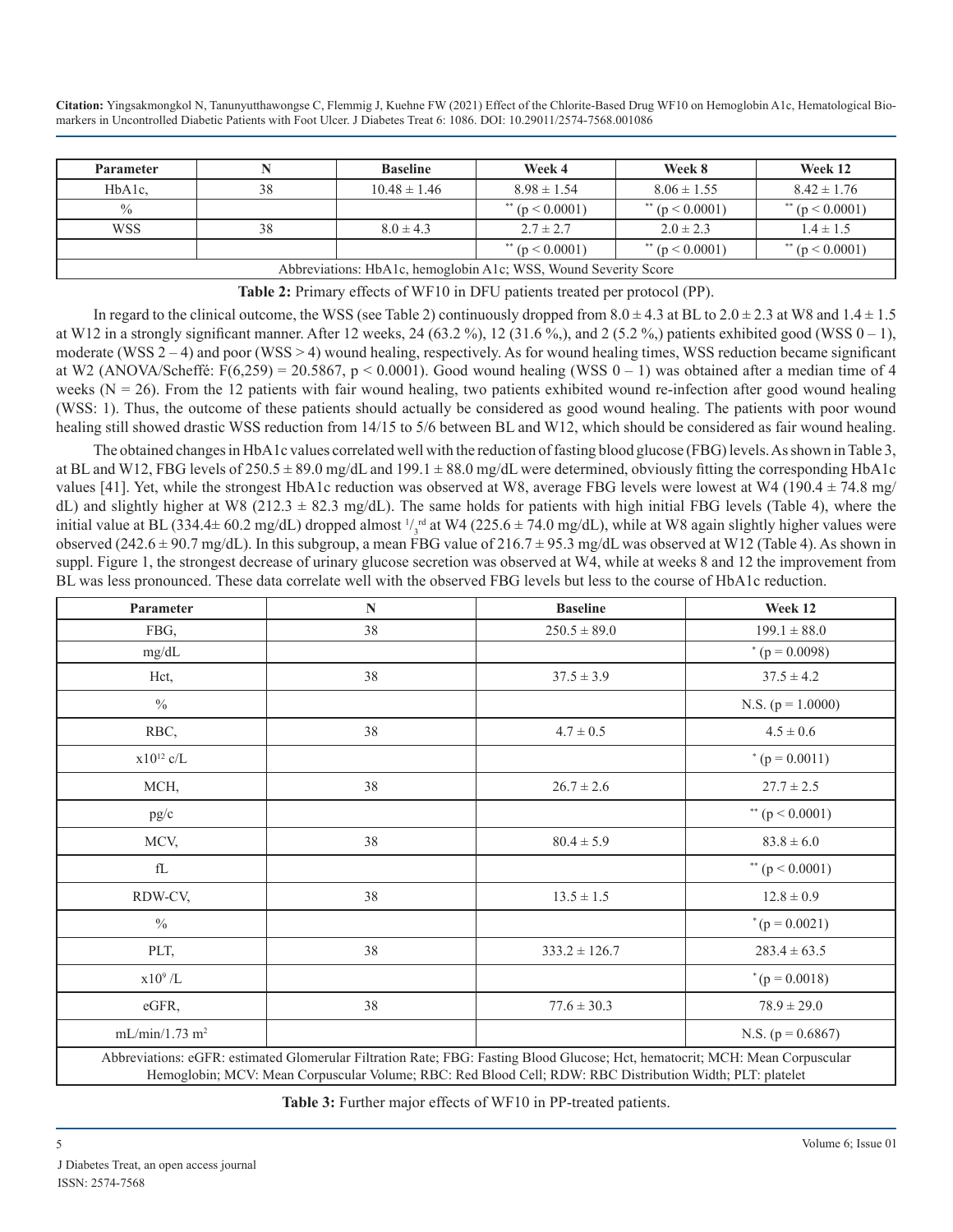| Parameter                       | N      | <b>Baseline</b>  | Week 12               |  |
|---------------------------------|--------|------------------|-----------------------|--|
| FBG ( $>$ 250.5 <sup>1</sup> ), | 17     | $334.4 \pm 60.2$ | $216.7 \pm 95.3$      |  |
| mg/dL                           |        |                  | $*(p = 0.0011)$       |  |
| $Het$ (< 35),                   | 12     | $33.5 \pm 1.2$   | $34.5 \pm 4.0$        |  |
| $\frac{0}{0}$                   |        |                  | N.S. ( $p = 0.3432$ ) |  |
| RDW-CV $(> 13.5)$ ,             | 17     | $14.6 \pm 1.5$   | $13.2 \pm 1.1$        |  |
| $\frac{0}{0}$                   |        |                  | ** $(p = 0.0007)$     |  |
| PLT ( $> 450$ ),                | $\tau$ | $549.9 \pm 91.4$ | $339.0 \pm 62.4$      |  |
| $x10^9/L$                       |        |                  | ** $(p = 0.0005)$     |  |
| eGFR $(< 90)$ ,                 | 25     | $60.1 \pm 16.3$  | $61.8 \pm 18.1$       |  |
| mL/min/1.73 m <sup>2</sup>      |        |                  | N.S. $(p = 0.3435)$   |  |
| eGFR $(< 60$ ),                 | 12     | $45.8 \pm 8.8$   | $46.0 \pm 12.4$       |  |
| $mL/min/1.73$ m <sup>2</sup>    |        |                  | N.S. $(p = 0.4290)$   |  |
| $WBC (> 10)$ ,                  | 8      | $13.0 \pm 2.7$   | $8.6 \pm 1.5$         |  |
| $x10^9$ c/L                     |        |                  | $*(p = 0.0078)$       |  |
| NLR (> 3.5)                     | 8      | $6.3 \pm 3.6$    | $3.2 \pm 1.7$         |  |
|                                 |        |                  | * $(p = 0.0475)$      |  |
| HSA (NLR $>$ 3.5)               | $8\,$  | $3.6 \pm 0.4$    | $4.1 \pm 0.4$         |  |
|                                 |        |                  | $p^*(p = 0.0206)$     |  |

1 Mean BL value of all PP-treated patients (see Table 3)

Abbreviations: eGFR: estimated Glomerular Filtration Rate; FBG: Fasting Blood Glucose; Hct: hematocrit; HAS: Human Serum Albumin; NLR: Neutrophil-Lymphocyte Ratio; PLT: platelet; RDW: RBC Distribution Width; WBC: White Blood Cell.

**Table 4:** Effect of W10 in clinically relevant subgroups of PP-treated patients.

#### **Effect on RBCs**

As WF10 apparently further decreased the average HbA1c value between W4 and W8 despite stable FBG levels, we addressed additional hematological markers with prognostic value. Table 3 shows that Hct values remained stable between BL (37.5  $\pm$  3.9 %) and W12 (37.5  $\pm$  4.2 %). In patients with anemia at BL (N = 12, Hct < 35 %), even a, yet non-significant, increase of the mean Hct from  $33.5 \pm 1.2$  % to an almost non-anemic mean value  $(34.5 \pm 4.0$  % at W12) was observed (see Table 4). These results are in line with a minor but significant decrease in the mean RBC count from  $4.7 \pm 0.5 \times 10^{12}$  c/L at BL to  $4.5 \pm 0.6 \times 10^{12}$  c/L at W12, paralleled by a minimal but strongly significant increase in Mean Corpuscular Hemoglobin (MCH) levels from  $26.7 \pm 2.6$  pg/c to  $27.7 \pm 2.5$  pg/c. (Table 3). At the same time, mean Hgb levels as well as Mean Corpuscular Hemoglobin Concentrations (MCHC) did not change significantly (Table 5).

| <b>Parameter</b>                                                           |     | <b>Baseline</b>  | Week 4           | Week 8           | Week 12             |
|----------------------------------------------------------------------------|-----|------------------|------------------|------------------|---------------------|
| $SBP (> 140)$ ,                                                            | 1 Q | $151.1 \pm 10.0$ | $136.9 \pm 15.6$ | $138.8 \pm 14.3$ | $143.9 \pm 17.9$    |
| mmHg                                                                       |     |                  | $(p = 0.0013)$   | $(p = 0.0013)$   | N.S. $(p = 0.0529)$ |
| DBP (SBP $> 140$ ),                                                        |     | $85.5 \pm 8.5$   | $76.2 \pm 8.9$   | $78.1 \pm 9.4$   | $77.3 \pm 10.3$     |
| mmHg                                                                       |     |                  | $*$ (p = 0.0001) | $(p = 0.0058)$   | $p = 0.0135$        |
| Abbreviations: DBP: Diastolic Blood Pressure; SBP: Systolic Blood Pressure |     |                  |                  |                  |                     |

**Table 5:** Effect of WF10 on elevated blood pressure in Per Protocol (PP)-treated patients.

As shown in Tab. 3 both, Mean Corpuscular Volume (MCV) and RBC distribution width (RDW-CV) turned out as further RBCbased biomarkers, which were considerably influenced upon WF10 treatment. While the mean MCV value significantly increased from 80.4  $\pm$  5.9 fL at BL to 83.8  $\pm$  6.0 fL at W12, the RDW-CV value significantly dropped (13.5  $\pm$  1.5 %/12.8  $\pm$  0.9 %) within the same time. In patients with RDW-CV > 13.5 % (Table 4, N = 17), the mean value even decreased from  $14.6 \pm 1.5$  % to  $13.2 \pm 1.1$  %. The drug apparently selectively replaces older small RBCs by bigger new cells (RBC and RDW-CV reduction, MCV increase), while retaining normochromic cells (stable MCHC) and blood homeostasis (stable Hct and Hgb levels). In fact, in 11 PP-treated patients also the reticulocyte count was determined and showed a significant ( $p = 0.0104$ ) transient increase in immature RBCs (1.7  $\pm$  0.4 % at BL,  $2.7 \pm 1.3$  % at W4,  $1.7 \pm 0.7$  % at W12).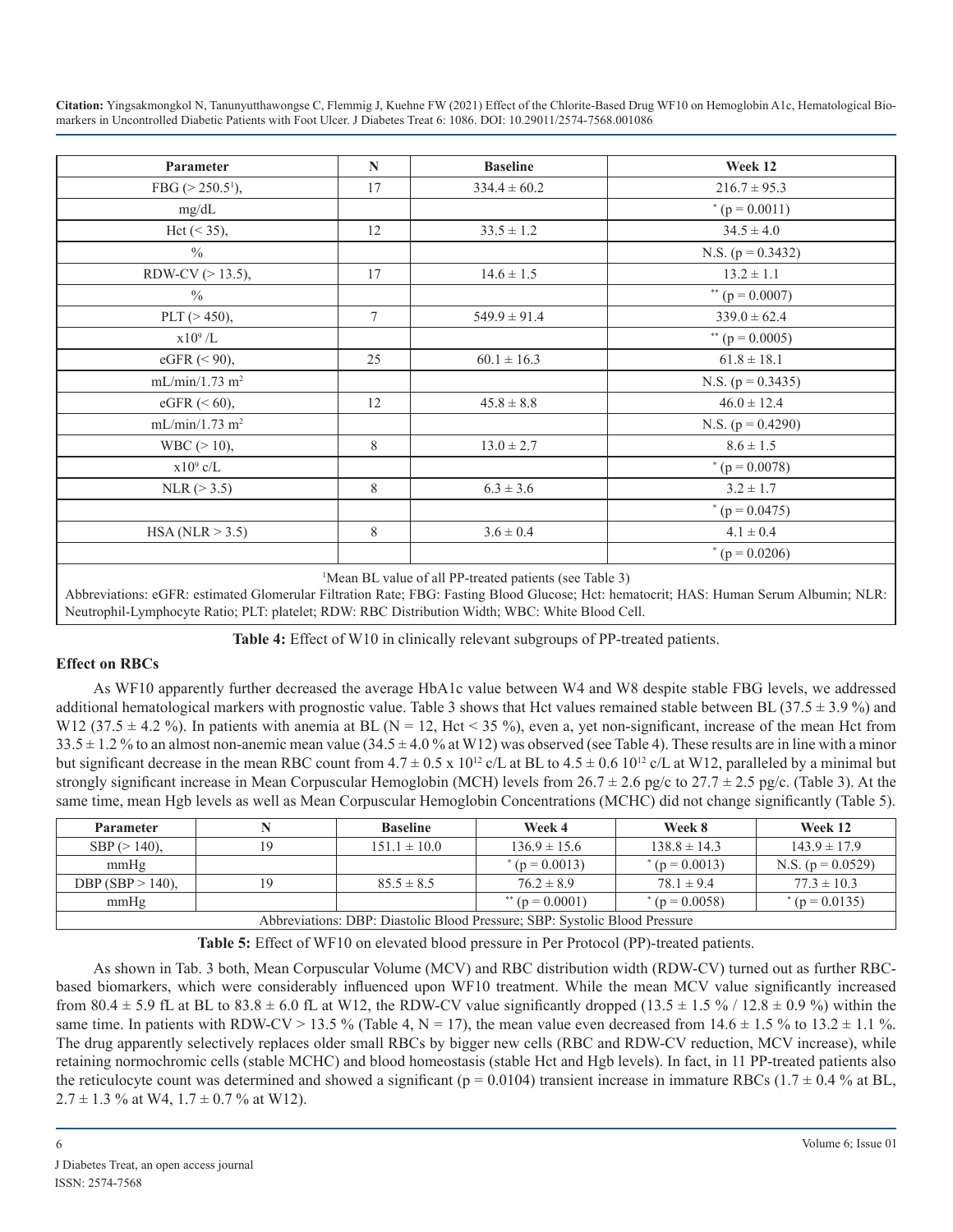#### **Vascular effects**

The observed RDW-CV reduction also suggests risk reduction in the PP-treated DFU patients in regard to renal disturbances, hypertension and acute cardiac events [23;33]. Accordingly, we addressed further PVD- and CVD-relevant biomarkers, including estimated Glomerular Filtration Rates (eGFR), Systolic/Diastolic Blood Pressure (SBP, DBP) and platelet (PLT) counts. Thereby again both the development within the complete study population (see Table 3 for efficacy data and Suppl. Table 1 for safety data) and in clinically relevant sub-groups (Tables 4 and 5) were analyzed.

Between BL and W12, the mean PLT count decreased significantly from  $333.2 \pm 126.7 \times 10^9$  /L to  $283.4 \pm 63.5 \times 10^9$  /L (Table 3). In the sub-group with PLT > 450 x 10<sup>9</sup> /L at BL (Table 4, N = 7), the effect was considerably stronger (549.9  $\pm$  91.4 x 10<sup>9</sup> /L /  $339.0 \pm 62.4 \times 10^9$  /L). In the sub-group with SBP > 140 mmHg at BL (Table 5, N = 18), both SBP (151.1  $\pm$  10.0 mmHg) and DBP  $(85.5 \pm 8.5 \text{ mmHg})$  (almost) significantly decreased till W12 (143.9  $\pm$  17.9 mmHg / 77.3  $\pm$  10.3 mmHg), while in the overall evaluation these values remained essentially stable (Suppl. Table 1, safety data of PP-treated patients). However, in the hypertensive sub-group WF10 co-treatment led to a (strongly) significant transient decrease of SBP ( $136.9 \pm 15.6$  mmHg, reduction by 14.2 mmHg) and DBP  $(76.2 \pm 8.9 \text{ mmHg}, \text{reduction by } 9.3 \text{ mmHg})$  at W4.

The overall analysis (Table 3) showed a slight, yet not significant, improvement in the mean eGFR value between BL  $(77.6 \pm 30.3 \text{ mL/min}/1.73 \text{ m}^2)$  and W12  $(78.9 \pm 29.0 \text{ mL/min}/1.73 \text{ m}^2)$ . As shown in Table 4, in patients with mild (stage 2, eGFR: 60-89 mL/min/1.73 m<sup>2</sup>, N = 25) or moderate CKD (stages  $3a/b$ , eGFR:  $30-59$  mL/min/1.73 m<sup>2</sup>, N = 12) this improvement was even more pronounced, yet still not significant. Thus, while the co-treatment of DFU patients with WF10 did not result in improving eGFR values, renal functionality apparently remained stable, especially in patients with already impaired glomerular filtration capacity. Accordingly, also urinary secretion of protein (Suppl. Figure 2) and RBCs (Suppl. Figure 3) did not change over the study period. Still, in regard to the latter parameter, a tendency towards less erythrocyte secretion was observed, which was essentially prominent directly after the WF10 treatment period (W4).

#### **Effects on NLR**

As shown in suppl. Table 1, the overall analysis of the PP-treated patients ( $N = 38$ ) showed a non-significant reduction of NLR from 2.8  $\pm$  2.4 at BL to 2.2  $\pm$  1.2 at W12. However, in the patients with NLR > 3.5 at BL (Table 4, N = 8), the ratio significantly decreased by almost 50 % at W12 (6.3  $\pm$  3.6 / 3.2  $\pm$  1.7). Directly after the treatment period, an even stronger transient NLR reduction was observed  $(2.8 \pm 1.4 \text{ at W4})$ . Yet, it has to be clearly stated, that seven out of eight patients in the discussed sub-group exhibited NLR values  $\le 6.2$ , while in one patient the ratio was 15.1. The latter brings in a significant bias into the BL value, which is also reflected by the large SD values. However, by excluding this patient from the analysis, the NLR value still significantly ( $p = 0.0242$ ) dropped from 5.1  $\pm$  0.8 to 3.1  $\pm$ 1.8. Regarding mean WBC count, a non-significant decrease from 8.6  $\pm$  2.7 x 10<sup>9</sup> c/L at BL to 7.9  $\pm$  1.6 x 10<sup>9</sup> c/L at W12 was measured in the treated cohort (Suppl. Table 1), while again the effect was significant and more prominent in patients with elevated WBC levels at BL  $(>10 \times 10^9 \text{ c/L})$ , Table 4). The sub-group with elevated NLR levels only partially matched the subgroup with elevated WBC counts (3/8).

Safety markers for hepatic function, including Serum Glutamic Oxaloacetic Transaminase (SGOT), Serum Glutamic Pyruvic Transaminase (SGPT) and Alkaline Phosphatase (ALP) were within the normal physiological range and slightly decreased throughout the study (Suppl. Table 1), significant change in the case of SGPT). Mean serum creatinine levels (sCr) were always found to be below 1.05 mg/dL and did not change during the study (not shown).

#### **Discussion**

Elevated HbA1c levels correlate with hyperglycemia at T2DM and thus also reflect both the incidence and the severity of late stage micro- and macro-vascular complications, including DFU [42,43]. Accordingly, large clinical studies (UK Prospective Diabetes Study, UKPDS; Diabetic Control and Complication Trial, DCCT) consistently showed that HbA1c reduction attenuates diabetic vascular pathologies [5,44]. Thereby, a reduction by 1 % already emerged as a promising therapeutic strategy, as e.g. the risk for peripheral vascular diseases was reduced by about 40 % [5]. Yet, an aggressive HbA1c reduction to 6 % may increase the risk for cardiovascular events in T2DM patients [45]. In regard to DFU, diminishing HbA1c values to 7-8 % has been suggested as a good therapeutic strategy to improve wound healing without increasing the mortality risk [45,46].

The adjunct treatment of DFU patients with the chlorite-based drug WF10 led to a constant and long-lasting reduction of HbA1c from uncontrolled to almost controlled values within 4 weeks. Most notably, previous diabetic control was not able to reduce HbA1c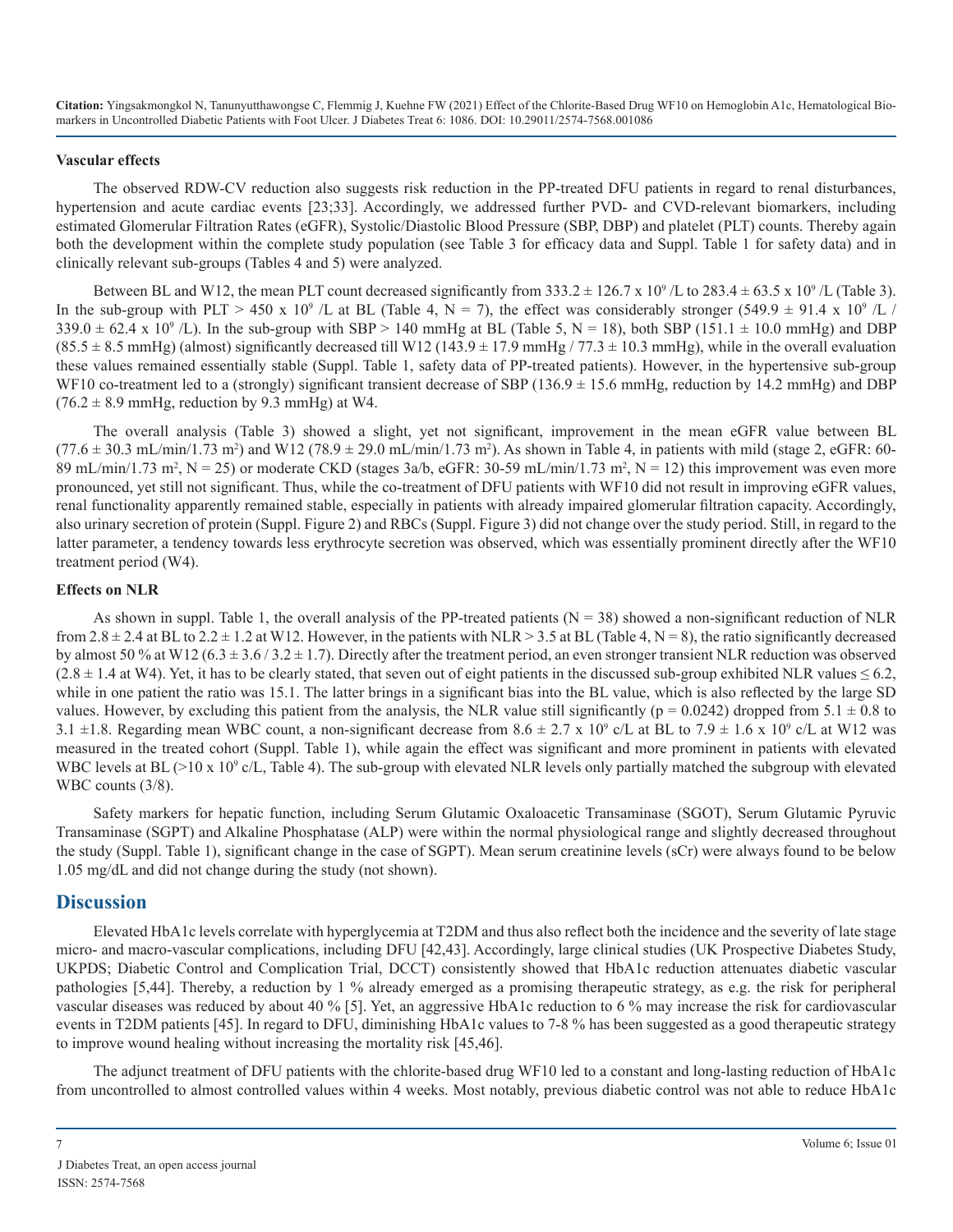values and medication for glycemic control was either not changed or even reduced under treatment. Five patients did not respond to the treatment (higher HbA1c values at W8/W12). These five non-responders (NR) exhibited extremely high fasting blood glucose (FBG) at W12 (330.8  $\pm$  78.5 mg/dL). The HbA1c-reducing activity of WF10 was already shown before, including stronger drug effects in uncontrolled T2DM patients. [28]. HbA1c levels > 8 % are considered a threshold in regard to significant structural and functional disturbances of RBCs [4].

Moreover, HbA1c reduction was paralleled by good and fast wound healing in many patients, especially in the severely infected ulcer group. These results are in line with previous studies [26-28], although in this study the WF10 infusion frequency was diminished from five consecutive days (in-hospital) to once-a-week for five consecutive weeks (OPD). Good wound healing was observed after a median time of four weeks.

Elevated HbA1c levels correlate not only with hyperglycemia but more importantly with the endothelial adhesion [47], the latter correlates with severity of vascular complications [48]. The swift HbA1c reduction during the WF10-treatment period preceded a slower drop in FBG levels, which suggests direct effects of the drug on highly glycated RBCs. Accordingly, the treatment of DFU patients with the chlorite-based drug influenced several further erythropoiesis-based parameters, including (1) minimal RBC reduction, (2) minor MCH increase, (3) RDW-CV reduction and (4) MCV increase. These observations suggest blood rejuvenation and/or recovery of normal blood homeostasis.

Accordingly, both Hct values and Hgb levels showed a corresponding transient decrease during the treatment period, matching the HbA1c reduction, but recovered to baseline levels at W12 by generation of naïve RBC. The effect of hyperglycemia on RBC indices was already shown before [49]. For the 33 responders, the link between WF10-mediated HbA1c reduction and erythropoiesisbased parameters is illustrated in Suppl. Figure 4. The continuous and persistent HbA1c reduction was accompanied by a transient Hct reduction and RTC increase till W4. As shown in Suppl. Table 2 (efficacy data in the responder-subgroup), a considerable and longlasting FBG reduction was also achieved in these patients. These results show that a less frequent application of WF10 further improves drug safety while retaining efficacy, confirming preliminary results on T2DM patients without DFU (Paiboon Maraprygsavan, data not shown). In anemic patients, Hct and Hgb levels were even slightly higher at W12 as compared to BL.

The observed MCV increase and RDW-CV decrease may indicate a drug-derived attenuation of microcytotic anemia, a pathological condition of elevated RBC death [50] present at hyperglycemia [51]. In fact, a selective analysis in 11 patients revealed high LDH levels (> 190 U/L) at BL, which may be indicative for elevated hemolysis rates [52]. Highly glycated vaso-adhesive and frail RBCs as well as derived hemolytic products may actively contribute to both immunological disturbances and vascular pathologies at diabetes [14,16], including DFU [1]. Elevated RDW-CV values in patients with T2DM, resulting from higher RBC fragility [53], directly correlate with diabetic vascular complications like renal impairments [54] and the risk for DM2-related adverse events like heart failure and acute myocardial infarction (AMI) [24,55]. Altogether, the results suggest highly glycated RBCs as a potential therapeutic target for the causal treatment of diabetic vascular complication.

In line with the supposed selective removal of highly glycated RBCs, the present study also showed a drug-derived attenuation in regard to PVD and CVD in the DFU patients as (1) a considerable decrease in PLT counts, (2) transiently decreasing SBP and DBP values and (3) stable eGFR values were observed. Elevated PLT counts are common at T2DM and associated with the development of diabetic complications [35,36]. The observed reduction may again be attributable to the removal of highly glycated and hemolysis-prone RBCs [56]. Hypertension is common in T2DM patients and represents a complemental risk factor for cardiovascular events [57]. In regard to kidney function, even at renal impairments WF10 treatment led to no significant changes in eGFR rates, indicating stability of the Chronic Kidney Disease (CKD). The latter is common at T2DM, [11,58], correlates with HbA1c values [59] and may again be derived from hyperglycemic RBCs [60].

The Neutrophil-Lymphocyte Ratio (NLR) displays a simple and reliable predictive marker to evaluate the chronic inflammatory status of T2DM patients both at the development and the progression of the disease [61,62]. Especially in combination with RDW, NLR values exhibit a positive predictive value for renal dysfunction [63] and microalbuminuria [62]. At DFU, NLR values are indicative for PAD severity and predictive for wound healing [13,19,20]. In the study, a significant decrease of NLR was observed in patients with elevated levels (> 3.5) at BL. Previous clinical studies, e.g. in HIV patients, already showed the immune-modulatory potential of the drug [64-66]. Other studies also observed a drug-derived immunological rebalancing at post-radiation cystitis [67,68]. The drug-derived reduction of NLR values matched with elevating HSA values, which are also used to monitor reduced inflammation and improved wound healing in DFU patients [69]. Moreover, the chlorite-based drug is also known for its microbicidal properties, especially in regard to anaerobic bacteria [70,71]. The abundance of Gram-Positive Anaerobic Cocci (GPAC) like Peptoniphilus was recently shown to correlate with impaired DFU wound healing [72].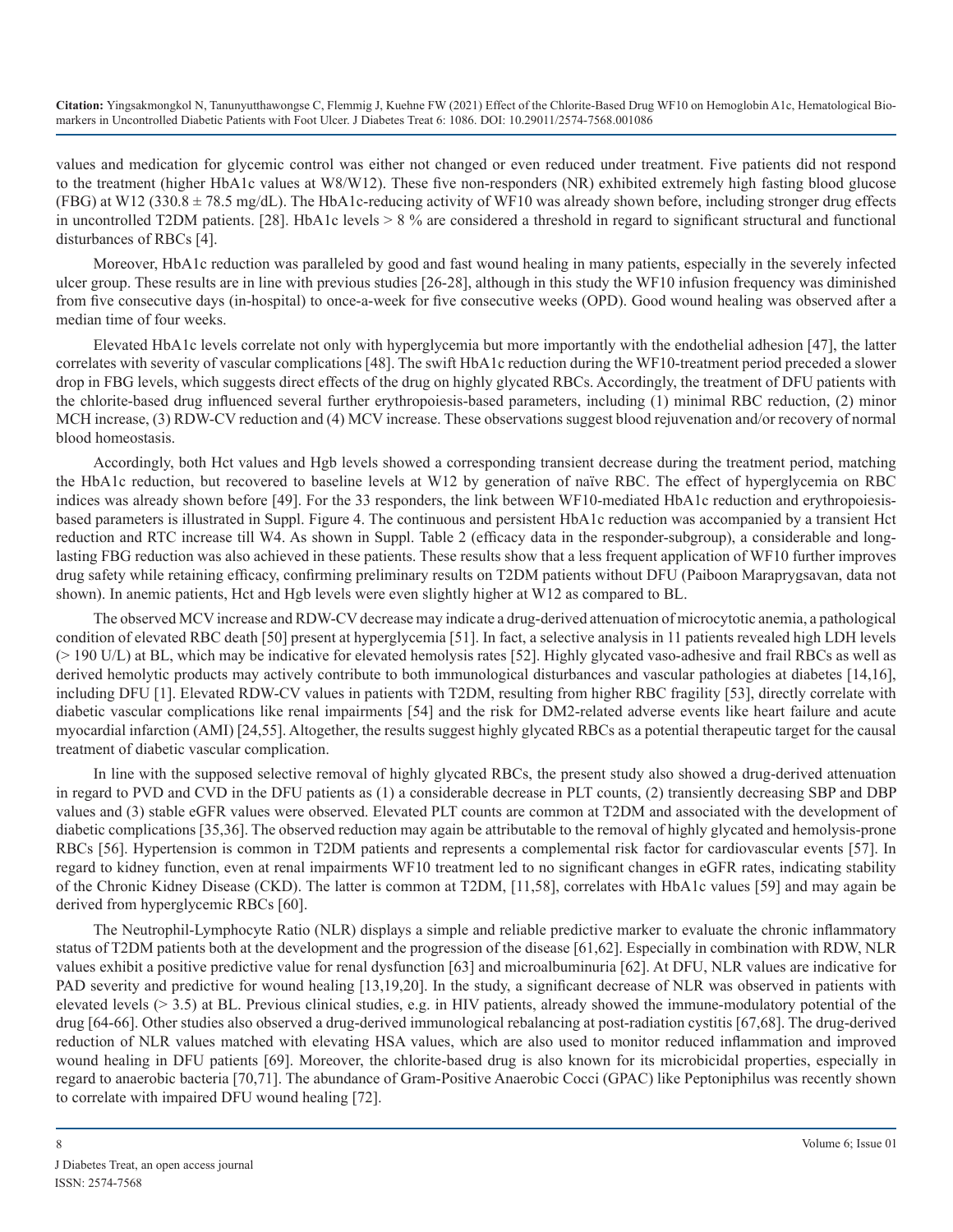In summary, T2DM incidence is increasing globally and the clinical management of DFU represents an urgent task, especially in those countries with poor glycemic control [73]. Yet, medical management of DFU patients still lacks standardization due to the multifaceted nature of this pathology [7,15]. Novel therapeutic approaches include, but are not limited to, antithrombotic medication, oxygen supplementation and pro-angiogenic agents [6,74]. The presented study data suggest WF10 as a safe and efficient adjuvant therapy for DFU wound management, reflected by a long-lasting HbA1c reduction by over 2 %. The efficiency most likely results from versatile activities of the drug on the underlying disturbed homeostasis, including (1) a selective removal of highly glycated RBCs, (2) restoration of impaired erythropoiesis, (3) the reduction of thrombosis, (4) vasodilatation and improved oxygen supply, (5) systemic immunological rebalancing and (6) diminishing of wound infection. The versatile efficiency of WF10 can be monitored by using accepted prognostic biomarkers like HbA1c, RDW-CV, PLT, BP, eGFR and NLR. While not addressed in this study, in vitro data indicate that WF10 also inactivates toxic hemolytic products, including Hgb [75] and heme [76], in regard to their vascular toxicity and proinflammatory activity [77-79].

#### **Highlights**

- The chlorite-based drug WF10 led to a swiftly flowing and consistent decline of HbA1c values in uncontrolled T2M patients.
- Hematological biomarkers indicate a selective drug-mediated replacement of glycated RBCs by naive RBCs.
- The HbA1c reduction is paralleled by improved and accelerated wound healing in DFU patients.
- The adjusted treatment protocol allows safe and convenient treatment of multimorbid patients under OPD conditions.

#### **Conclusion**

The treatment of DFU patients with the chlorite-based drug WF10 decreased consistently and long-lastingly high HbA1c values and removed the pathophysiological blockade for successful wound healing. The treatment protocol used is applicable for outpatient treatment. The presented prospective, non-controlled, one arm, study design allowed comparison of exactly the same wounds pre- and post-treatment. The same study design might limit the meaningfulness of the data.

#### **Clinical Trials.gov:** NCT04372355

#### **Acknowledgement**

We thank HRH Princess Maha Chakri Sirindhorn Medical Center, Srinakharinwirot University for support and allowing us using the facilities to work on this research project. We would like to thank Jarasporn Mongkolsuk from OXO Chemie (Thailand) Co., Ltd. for collecting and summarizing the study results and Altermed Co., Ltd. for financial support, medicine WF10 and research team during this study. We thank our support staffs at OPD, the Surgery Department for assist coordinate the treatment. This study was conducted with ethical clearance from the Ethical Committee of the Srinakharinwirot University.

**Conflict of interest:** All authors declared that they have no conflicts of interest.

#### **References**

- **1.** [Patel S, Srivastava S, Singh MR, Singh D \(2019\) Mechanistic insight into diabetic wounds: Pathogenesis, molecular targets and treatment strategies](https://pubmed.ncbi.nlm.nih.gov/30784919/)  [to pace wound healing. Biomed Pharmacother 112108615.](https://pubmed.ncbi.nlm.nih.gov/30784919/)
- **2.** [Classification of Diabetes Mellitus 2019: World Health Organization \(WHO\), 2019](https://care.diabetesjournals.org/content/42/Supplement_1/S13#:~:text=Diabetes can be classified into,the background of insulin resistance)).
- **3.** [Raccah D, Chou E, Colagiuri S, Gaal Z, Lavalle F, et al. \(2017\) A global study of the unmet need for glycemic control and predictor factors among](https://pubmed.ncbi.nlm.nih.gov/27606888/)  [patients with type 2 diabetes mellitus who have achieved optimal fasting plasma glucose control on basal insulin. Diabetes Metab Res Rev: 33](https://pubmed.ncbi.nlm.nih.gov/27606888/).
- **4.** [Sherwani SI, Khan HA, Ekhzaimy A, Masood A, Sakharkar MK \(2016\) Significance of HbA1c Test in Diagnosis and Prognosis of Diabetic Patients.](https://pubmed.ncbi.nlm.nih.gov/27398023/#:~:text=HbA1c is an important indicator,of long%2Dterm diabetes complications.)  [Biomark Insights: 1195-104](https://pubmed.ncbi.nlm.nih.gov/27398023/#:~:text=HbA1c is an important indicator,of long%2Dterm diabetes complications.).
- **5.** [Stratton IM, Adler AI, Neil HA, Matthews DR, Manley SE, et al. \(2000\) Association of glycaemia with macrovascular and microvascular complications](https://pubmed.ncbi.nlm.nih.gov/10938048/)  [of type 2 diabetes \(UKPDS 35\): prospective observational study. BMJ 321: 405-412.](https://pubmed.ncbi.nlm.nih.gov/10938048/)
- **6.** [Eleftheriadou I, Tentolouris A, Tentolouris N, Papanas N \(2019\) Advancing pharmacotherapy for diabetic foot ulcers. Expert Opin Pharmacother 20:](https://pubmed.ncbi.nlm.nih.gov/30958725/)  [1153-1160.](https://pubmed.ncbi.nlm.nih.gov/30958725/)
- **7.** [Everett E, Mathioudakis N \(2018\) Update on management of diabetic foot ulcers. Ann N Y Acad Sci 1411: 153-165.](https://pubmed.ncbi.nlm.nih.gov/29377202/)
- **8.** [Margolis DJ, Malay DS, Hoffstad OJ, Leonard CE, MaCurdy T, et al. \(2011\) Incidence of diabetic foot ulcer and lower extremity amputation among](https://www.ncbi.nlm.nih.gov/books/NBK65149/)  [Medicare beneficiaries, 2006 to 2008. Data Points #2.](https://www.ncbi.nlm.nih.gov/books/NBK65149/)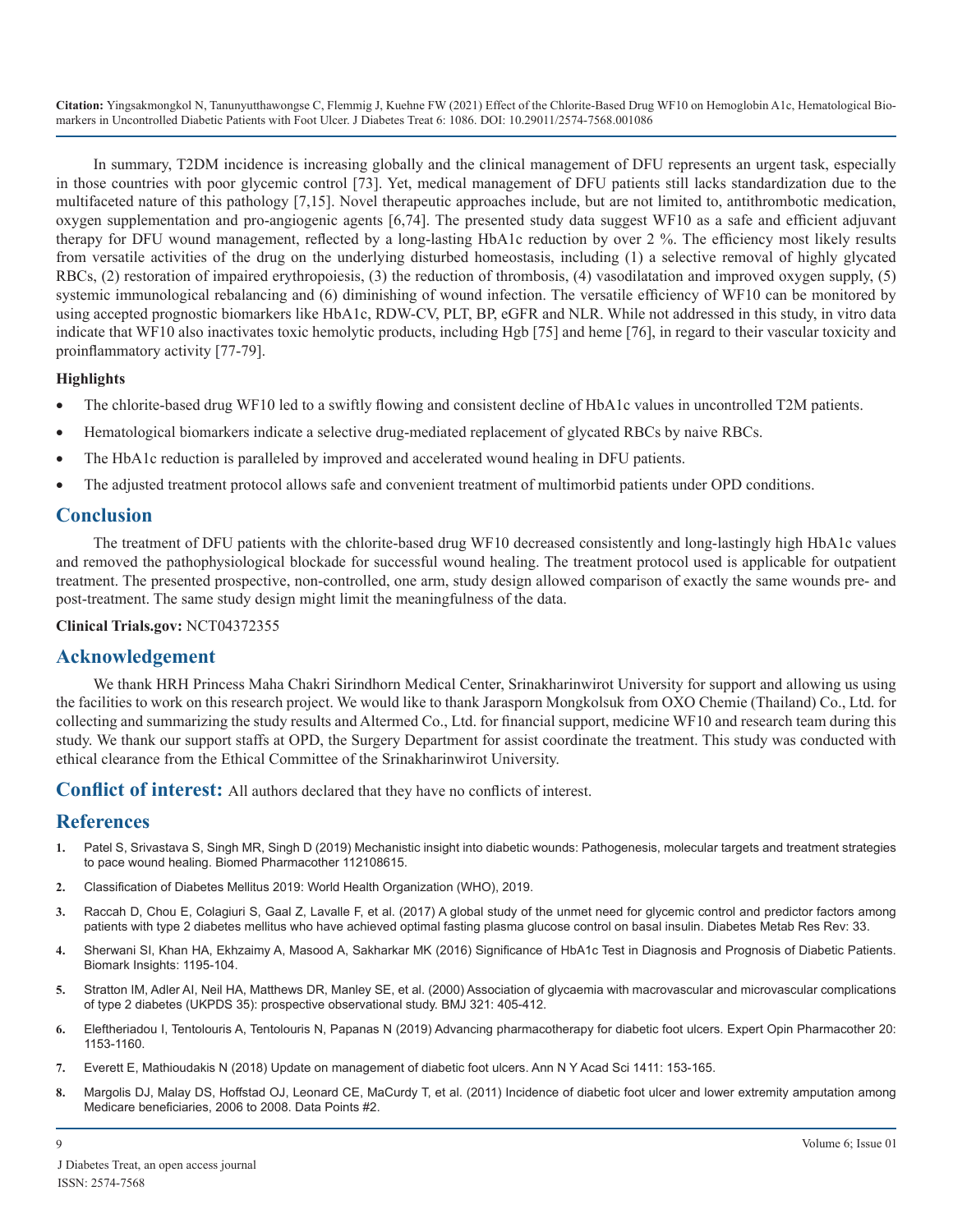- **9.** [Morbach S, Furchert H, Groblinghoff U, Hoffmeier H, Kersten K, et al. \(2012\) Long-term prognosis of diabetic foot patients and their limbs: amputation](https://pubmed.ncbi.nlm.nih.gov/22815299/)  [and death over the course of a decade. Diabetes Care 35: 2021-2027.](https://pubmed.ncbi.nlm.nih.gov/22815299/)
- **10.** [Geraghty T, LaPorta G \(2019\) Current health and economic burden of chronic diabetic osteomyelitis. Expert Rev Pharmacoecon Outcomes Res 19:](https://pubmed.ncbi.nlm.nih.gov/30625012/)  [279-286.](https://pubmed.ncbi.nlm.nih.gov/30625012/)
- **11.** [Megallaa MH, Ismail AA, Zeitoun MH, Khalifa MS \(2019\) Association of diabetic foot ulcers with chronic vascular diabetic complications in patients](https://pubmed.ncbi.nlm.nih.gov/31336479/)  [with type 2 diabetes. Diabetes Metab Syndr 13: 1287-1292.](https://pubmed.ncbi.nlm.nih.gov/31336479/)
- **12.** [Graz H, D'Souza VK, Alderson DEC, Graz M \(2018\) Diabetes-related amputations create considerable public health burden in the UK. Diabetes Res](https://pubmed.ncbi.nlm.nih.gov/29133201/)  [Clin Pract: 135158-165.](https://pubmed.ncbi.nlm.nih.gov/29133201/)
- **13.** [Vatankhah N, Jahangiri Y, Landry GJ, McLafferty RB, Alkayed NJ, et al. \(2017\) Predictive value of neutrophil-to-lymphocyte ratio in diabetic wound](https://pubmed.ncbi.nlm.nih.gov/27887858/)  [healing. J Vasc Surg 65: 478-483.](https://pubmed.ncbi.nlm.nih.gov/27887858/)
- **14.** [Sheremet'ev YA, Popovicheva AN, Rogozin MM, Levin GY \(2019\) Red blood cell aggregation, disaggregation and aggregate morphology in autologous](https://pubmed.ncbi.nlm.nih.gov/30909193/)  [plasma and serum in diabetic foot disease. Clin Hemorheol Microcirc 72: 221-227.](https://pubmed.ncbi.nlm.nih.gov/30909193/)
- **15.** [Brem H, Tomic-Canic M \(2007\) Cellular and molecular basis of wound healing in diabetes. J Clin Invest 117: 1219-1222.](https://pubmed.ncbi.nlm.nih.gov/17476353/)
- **16.** [Armstrong DG, Boulton AJM, Bus SA \(2017\) Diabetic Foot Ulcers and Their Recurrence. N Engl J Med 376: 2367-2375.](https://www.nejm.org/doi/full/10.1056/NEJMra1615439)
- **17.** [Prompers L, Schaper N, Apelqvist J, Edmonds M, Jude E, et al. \(2008\) Prediction of outcome in individuals with diabetic foot ulcers: focus on the](https://pubmed.ncbi.nlm.nih.gov/18297261/)  [differences between individuals with and without peripheral arterial disease. The EURODIALE Study. Diabetologia 51: 747-755](https://pubmed.ncbi.nlm.nih.gov/18297261/).
- **18.** [Guo S, Dipietro LA \(2010\) Factors affecting wound healing. J Dent Res 89: 219-229.](https://pubmed.ncbi.nlm.nih.gov/20139336/)
- **19.** [Teperman J, Carruthers D, Guo Y, Barnett MP, Harris AA, et al. \(2017\) Relationship between neutrophil-lymphocyte ratio and severity of lower](https://pubmed.ncbi.nlm.nih.gov/27865186/)  [extremity peripheral artery disease. Int J Cardiol 228201-204](https://pubmed.ncbi.nlm.nih.gov/27865186/).
- **20.** [Ong E, Farran S, Salloum M, Gardner S, Giovinco N, et al. \(2017\) Does Everything That's Counted Count? Value of Inflammatory Markers for](https://pubmed.ncbi.nlm.nih.gov/28682724/)  [Following Therapy and Predicting Outcome in Diabetic Foot Infection. Int J Low Extrem Wounds 16: 104-107.](https://pubmed.ncbi.nlm.nih.gov/28682724/)
- **21.** [Brownrigg JR, Davey J, Holt PJ, Davis WA, Thompson MM, et al. \(2012\) The association of ulceration of the foot with cardiovascular and all-cause](https://pubmed.ncbi.nlm.nih.gov/22890823/)  [mortality in patients with diabetes: a meta-analysis. Diabetologia 55: 2906-2912.](https://pubmed.ncbi.nlm.nih.gov/22890823/)
- **22.** [Engström G, Smith JG, Persson M, Nilsson PM, Melander O, et al. \(2014\) Red cell distribution width, haemoglobin A1c and incidence of diabetes](https://pubmed.ncbi.nlm.nih.gov/24471821/)  [mellitus. J Intern Med 276\(2\) 174-183.](https://pubmed.ncbi.nlm.nih.gov/24471821/)
- **23.** [Li N, Zhou H, Tang Q \(2017\) Red Blood Cell Distribution Width: A Novel Predictive Indicator for Cardiovascular and Cerebrovascular Diseases. Dis](https://pubmed.ncbi.nlm.nih.gov/29038615/)  [Markers 20177089493.](https://pubmed.ncbi.nlm.nih.gov/29038615/)
- **24.** [Lippi G, Turcato G, Cervellin G, Sanchis-Gomar F \(2018\) Red blood cell distribution width in heart failure: A narrative review. World J Cardiol 10\(2\)](https://www.ncbi.nlm.nih.gov/pmc/articles/PMC5827617/)  [6-14](https://www.ncbi.nlm.nih.gov/pmc/articles/PMC5827617/).
- **25.** IDF Clinical Practice Recommendations on the Diabetic Foot 2017: Brussels, Belgium, International Diabetes Federation, 2017.
- **26.** [Yingsakmongkol N, Maraprygsavan P, Sukosit P \(2011\) Effect of WF10 \(immunokine\) on diabetic foot ulcer therapy: a double-blind, randomized,](https://pubmed.ncbi.nlm.nih.gov/21723750/)  [placebo-controlled trial. J Foot Ankle Surg 50\(6\) 635-640.](https://pubmed.ncbi.nlm.nih.gov/21723750/)
- **27.** [Yingsakmongkol N \(2013\) Clinical outcomes of WF10 adjunct to standard treatment of diabetic foot ulcers. J Wound Care 22\(3\) 130-136.](https://pubmed.ncbi.nlm.nih.gov/23665731/)
- **28.** [Maraprygsavan P, Mongkolsuk J, Arnhold J, Kuehne FW \(2016\) The chlorite-based drug WF10 constantly reduces hemoglobin A1c values and](https://pubmed.ncbi.nlm.nih.gov/29159131/)  [improves glucose control in diabetes patients with severe foot syndrome. J Clin Translat Endocrin 453-58.](https://pubmed.ncbi.nlm.nih.gov/29159131/)
- **29.** [Hinz J, Hautzinger H, Stahl KW \(1986\) Rationale for and results from a randomised, double-blind trial of tetrachlorodecaoxygen anion complex in](https://www.sciencedirect.com/science/article/abs/pii/S0140673686909396)  [wound healing. Lancet 1\(8485\) 825-828.](https://www.sciencedirect.com/science/article/abs/pii/S0140673686909396)
- **30.** [Gillissen G, Kuehne FW, Breuer-Werle M, Melzer B, Ostendorp H \(1986\) Increased resistance towards two systemic experimental infections by](https://pubmed.ncbi.nlm.nih.gov/3566839/)  [tetrachlorodecaoxygen anion complex. Possible implications of cellular and humoral immunity. Arzneimittelforschung 36\(12\) 1778-1782](https://pubmed.ncbi.nlm.nih.gov/3566839/).
- **31.** Dühmke E (1987) Radiation treatment of advanced malignant tumors under influence of the oxidant tetrachlorodecaoxygen anion (TCDO) a pilot study; CSS.
- **32.** [Raffanti SP, Schaffner W, Federspiel CF, Blackwell RB, Ching OA, et al. \(1998\) Randomized, double-blind, placebo-controlled trial of the immune](https://link.springer.com/article/10.1007/BF02962364)  [modulator WF10 in patients with advanced AIDS. Infection 26\(4\) 202-207](https://link.springer.com/article/10.1007/BF02962364).
- **33.** [Dada OA, Uche E, Akinbami A, Odesanya M, John-Olabode S, et al. \(2014\) The relationship between red blood cell distribution width and blood](https://pubmed.ncbi.nlm.nih.gov/25278786/)  [pressure in patients with type 2 diabetes mellitus in Lagos, Nigeria. J Blood Med 5185-189](https://pubmed.ncbi.nlm.nih.gov/25278786/).
- **34.** [Martin-Ventura JL, Madrigal-Matute J, Martinez-Pinna R, Ramos-Mozo P, Blanco-Colio LM, et al. \(2012\) Erythrocytes, leukocytes and platelets as a](https://pubmed.ncbi.nlm.nih.gov/22836558/)  [source of oxidative stress in chronic vascular diseases: detoxifying mechanisms and potential therapeutic options. Thromb Haemost 108\(3\) 435-442.](https://pubmed.ncbi.nlm.nih.gov/22836558/)
- **35.** [Onalan E, Gozel N, Donder E \(2019\) Can hematological parameters in type 2 diabetes predict microvascular complication development? Pak J Med](https://pubmed.ncbi.nlm.nih.gov/31777484/)  [Sci 35\(6\) 1511-1515](https://pubmed.ncbi.nlm.nih.gov/31777484/).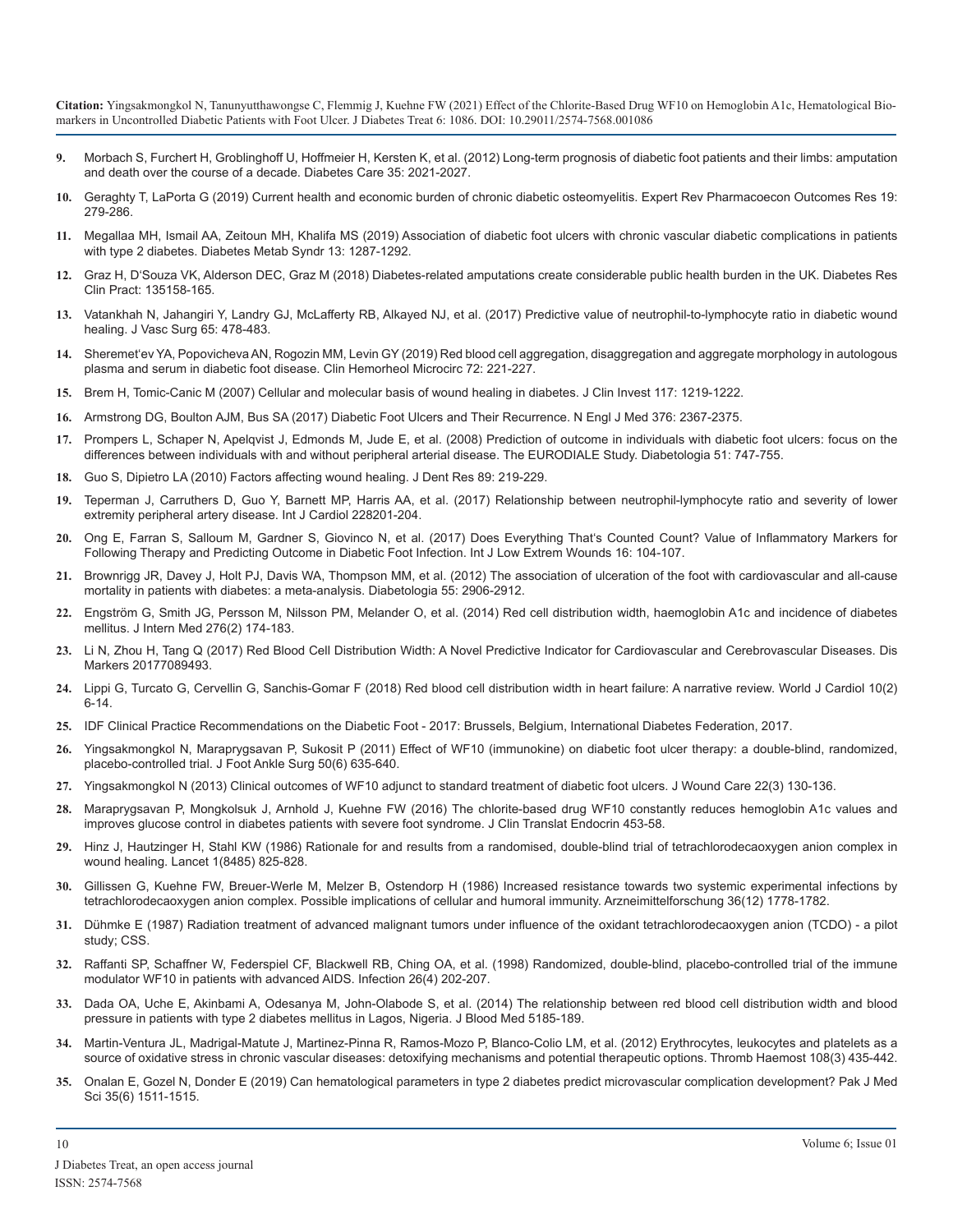- **36.** [Szablewski L, Sulima A \(2017\) The structural and functional changes of blood cells and molecular components in diabetes mellitus. Biol Chem 398\(4\)](https://pubmed.ncbi.nlm.nih.gov/27768581/)  [411-423](https://pubmed.ncbi.nlm.nih.gov/27768581/).
- **37.** [Low S, Lim SC, Zhang X, Zhou S, Yeoh LY, et al. \(2017\) Development and validation of a predictive model for Chronic Kidney Disease progression in](https://europepmc.org/article/med/27923172)  [Type 2 Diabetes Mellitus based on a 13-year study in Singapore. Diabetes Res Clin Pract 12349-54.](https://europepmc.org/article/med/27923172)
- **38.** Clinical Pratice Guideline for Diabetes 2017: Bangkok, Thailand, 2017.
- **39.** [WF 10 Macrokine, TCDO, Tetrachlorodecaoxide \(2004\) Drugs R D 5\(4\) 242-244](https://pubmed.ncbi.nlm.nih.gov/15230635/).
- **40.** [Weise K, Evers KH \(1988\) Clinical experiences with tetrachlorodecaoxide in the local treatment of difficult-to-heal wounds\]. Aktuelle Traumatol 18\(5\)](https://pubmed.ncbi.nlm.nih.gov/2907247/)  [219-225.](https://pubmed.ncbi.nlm.nih.gov/2907247/)
- **41.** [Nathan DM, Kuenen J, Borg R, Zheng H, Schoenfeld D, et al. \(2008\) Translating the A1C assay into estimated average glucose values. Diabetes](https://care.diabetesjournals.org/content/31/8/1473)  [Care 31\(8\) 1473-1478.](https://care.diabetesjournals.org/content/31/8/1473)
- **42.** [Adler AI, Erqou S, Lima TA, Robinson AH \(2010\) Association between glycated haemoglobin and the risk of lower extremity amputation in patients](https://pubmed.ncbi.nlm.nih.gov/20127309/)  [with diabetes mellitus-review and meta-analysis. Diabetologia 53\(5\) 840-849](https://pubmed.ncbi.nlm.nih.gov/20127309/).
- **43.** [Zhou ZY, Liu YK, Chen HL, Yang HL, Liu F \(2015\) HbA1c and Lower Extremity Amputation Risk in Patients With Diabetes: A Meta-Analysis. Int J Low](https://pubmed.ncbi.nlm.nih.gov/26130760/)  [Extrem Wounds 14\(2\) 168-177.](https://pubmed.ncbi.nlm.nih.gov/26130760/)
- **44.** [Gallagher EJ, Le RD, Bloomgarden Z \(2009\) Review of hemoglobin A\(1c\) in the management of diabetes. J Diabetes 1\(1\) 9-17.](https://pubmed.ncbi.nlm.nih.gov/20923515/)
- **45.** [Gerstein HC, Miller ME, Byington RP, Goff DC, Jr., Bigger JT, et al. \(2008\) Effects of intensive glucose lowering in type 2 diabetes. N Engl J Med](https://www.nejm.org/doi/full/10.1056/nejmoa0802743)  [358\(24\) 2545-2559.](https://www.nejm.org/doi/full/10.1056/nejmoa0802743)
- **46.** [Xiang J, Wang S, He Y, Xu L, Zhang S, et al. \(2019\) Reasonable Glycemic Control Would Help Wound Healing During the Treatment of Diabetic Foot](https://pubmed.ncbi.nlm.nih.gov/30465160/#:~:text=Conclusion%3A A reasonable HbA1c target,better glycemic control at admission.)  [Ulcers. Diabetes Ther 10\(1\) 95-105](https://pubmed.ncbi.nlm.nih.gov/30465160/#:~:text=Conclusion%3A A reasonable HbA1c target,better glycemic control at admission.).
- **47.** [Wautier JL, Paton RC, Wautier MP, Pintigny D, Abadie E, et al. \(1981\) Increased adhesion of erythrocytes to endothelial cells in diabetes mellitus and](https://pubmed.ncbi.nlm.nih.gov/7242613/)  [its relation to vascular complications. N Engl J Med 305\(5\) 237-242.](https://pubmed.ncbi.nlm.nih.gov/7242613/)
- **48.** [Wautier JL, Wautier MP \(2018\) Molecular links between erythrocyte adhesion and vascular dysfunction in Diabetes Mellitus, Polycythemia Vera,](https://www.longdom.org/open-access/molecular-links-between-erythrocyte-adhesion-and-vascular-dysfunction-in-diabetes-mellitus-polycythemia-vera-retinal-vascular-occl-2329-8790-1000288.pdf)  [retinal vascular occlusion. J Hematol Thrombo Dis 6\(2\) 1-5.](https://www.longdom.org/open-access/molecular-links-between-erythrocyte-adhesion-and-vascular-dysfunction-in-diabetes-mellitus-polycythemia-vera-retinal-vascular-occl-2329-8790-1000288.pdf)
- **49.** [Alamri BN, Bahabri A, Aldereihim AA, Alabduljabbar M, Alsubaie MM, et al. \(2019\) Hyperglycemia effect on red blood cells indices. Eur Rev Med](https://pubmed.ncbi.nlm.nih.gov/30915759/)  [Pharmacol Sci 23\(5\) 2139-2150](https://pubmed.ncbi.nlm.nih.gov/30915759/).
- **50.** [Lang F, Lang E, Foller M \(2012\) Physiology and pathophysiology of eryptosis. Transfus Med Hemother 39\(5\) 308-314.](https://www.ncbi.nlm.nih.gov/pmc/articles/PMC3678267/)
- **51.** [Viskupicova J, Blaskovic D, Galiniak S, Soszynski M, Bartosz G, et al. \(2015\) Effect of high glucose concentrations on human erythrocytes in vitro.](https://pubmed.ncbi.nlm.nih.gov/26141922/)  [Redox Biol 5381-387.](https://pubmed.ncbi.nlm.nih.gov/26141922/)
- **52.** [Kucukal E, Ilich A, Key NS, Little JA, Gurkan UA \(2018\) Red Blood Cell Adhesion to Heme-Activated Endothelial Cells Reflects Clinical Phenotype in](https://pubmed.ncbi.nlm.nih.gov/29905377/)  [Sickle Cell Disease. Am J Hematol](https://pubmed.ncbi.nlm.nih.gov/29905377/) .
- **53.** [Lippi G, Mercadanti M, Aloe R, Targher G \(2012\) Erythrocyte mechanical fragility is increased in patients with type 2 diabetes. Eur J Intern Med 23\(2\)](https://pubmed.ncbi.nlm.nih.gov/22284245/)  [150-153](https://pubmed.ncbi.nlm.nih.gov/22284245/).
- **54.** [Lippi G, Targher G, Montagnana M, Salvagno GL, Zoppini G, et al. \(2008\) Relationship between red blood cell distribution width and kidney function](https://pubmed.ncbi.nlm.nih.gov/18618369/)  [tests in a large cohort of unselected outpatients. Scand J Clin Lab Invest 68\(8\) 745-748.](https://pubmed.ncbi.nlm.nih.gov/18618369/)
- **55.** [Fava C, Cattazzo F, Hu ZD, Lippi G, Montagnana M \(2019\) The role of red blood cell distribution width \(RDW\) in cardiovascular risk assessment:](https://pubmed.ncbi.nlm.nih.gov/31807562/)  [useful or hype? Ann Transl Med 7\(20\) 581](https://pubmed.ncbi.nlm.nih.gov/31807562/).
- **56.** [Rother RP, Bell L, Hillmen P, Gladwin MT \(2005\) The clinical sequelae of intravascular hemolysis and extracellular plasma hemoglobin: a novel](https://pubmed.ncbi.nlm.nih.gov/15811985/)  [mechanism of human disease. JAMA 293\(13\) 1653-1662.](https://pubmed.ncbi.nlm.nih.gov/15811985/)
- **57.** [Grossman A, Grossman E \(2017\) Blood pressure control in type 2 diabetic patients. Cardiovasc Diabetol 16\(1\).](https://pubmed.ncbi.nlm.nih.gov/28056987/)
- **58.** [Alicic RZ, Rooney MT, Tuttle KR \(2017\) Diabetic Kidney Disease: Challenges, Progress, and Possibilities. Clin J Am Soc Nephrol 12\(12\) 2032-2045.](https://pubmed.ncbi.nlm.nih.gov/28522654/)
- **59.** [Low S, Zhang X, Wang J, Yeoh LY, Liu YL, et al. \(2018\) The impact of HbA1c Trajectories on Chronic Kidney Disease Progression in Type 2 Diabetes.](https://pubmed.ncbi.nlm.nih.gov/30565819/#:~:text=After additional adjustment for mean,T2DM%2C independent of mean HbA1c.)  [Nephrology \(Carlton\).](https://pubmed.ncbi.nlm.nih.gov/30565819/#:~:text=After additional adjustment for mean,T2DM%2C independent of mean HbA1c.)
- **60.** [Lee SB, Kim YS, Kim JH, Park K, Nam JS, et al. \(2019\) Use of RBC deformability index as an early marker of diabetic nephropathy. Clin Hemorheol](https://pubmed.ncbi.nlm.nih.gov/30452406/) [Microcirc 72\(1\) 75-84.](https://pubmed.ncbi.nlm.nih.gov/30452406/)
- **61.** [Duman TT, Aktas G, Atak BM, Kocak MZ, Erkus E, et al. \(2019\) Neutrophil to lymphocyte ratio as an indicative of diabetic control level in type 2](https://pubmed.ncbi.nlm.nih.gov/31148989/)  [diabetes mellitus. Afr Health Sci 19\(1\) 1602-1606](https://pubmed.ncbi.nlm.nih.gov/31148989/).
- **62.** [Assulyn T, Khamisy-Farah R, Nseir W, Bashkin A, Farah R \(2020\) Neutrophil-to-lymphocyte ratio and red blood cell distribution width as predictors of](https://pubmed.ncbi.nlm.nih.gov/32096579/)  [microalbuminuria in type 2 diabetes. J Clin Lab Anal e23259.](https://pubmed.ncbi.nlm.nih.gov/32096579/)